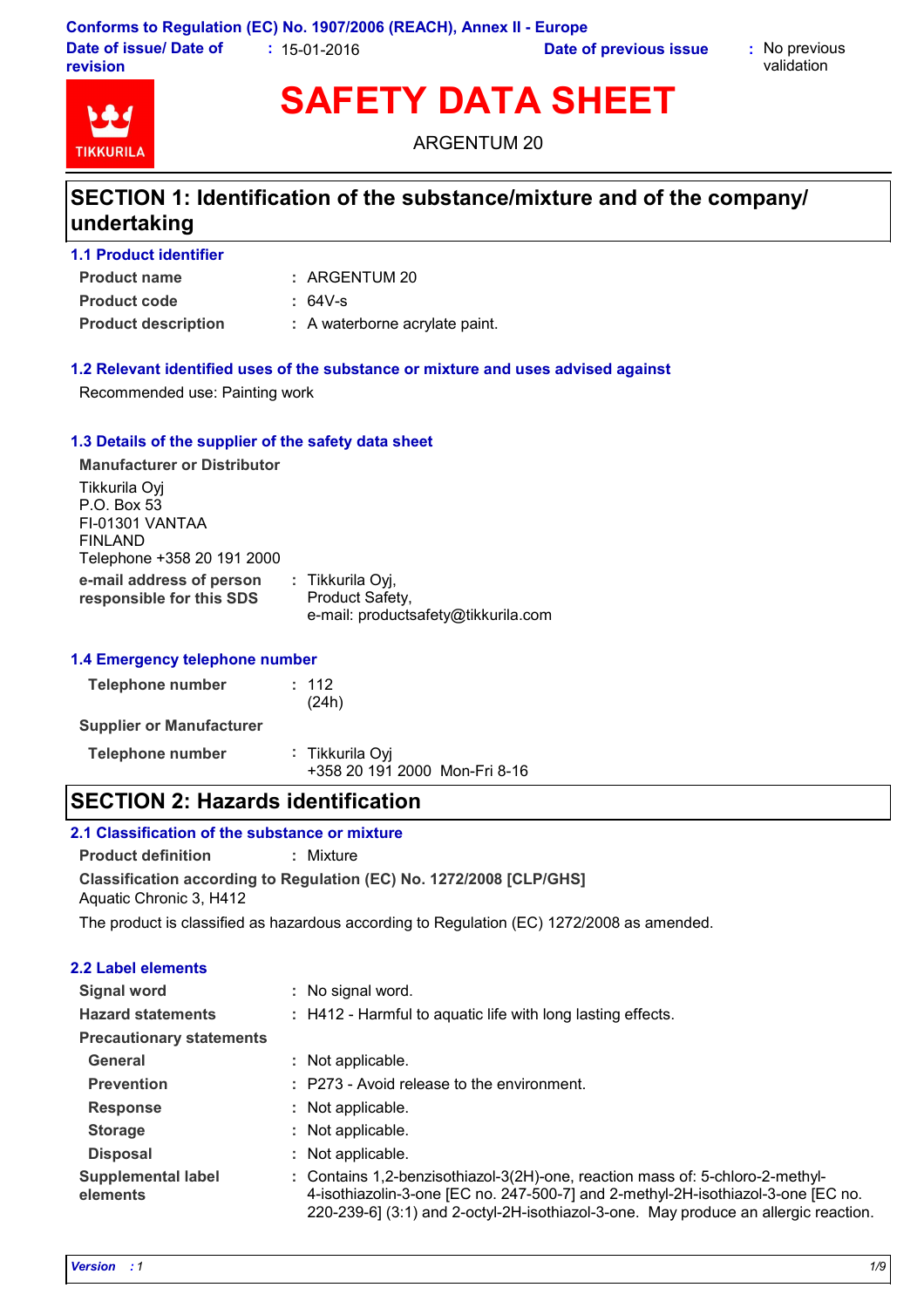| Date of issue/Date of revision | 15.01.2016<br>Date of previous issue | No previous     | <b>ARGENTUM 20</b> |  |
|--------------------------------|--------------------------------------|-----------------|--------------------|--|
|                                |                                      | <br>validation. |                    |  |

Wear protective gloves.

#### **Treated articles**

This paint contains a biocidal product for the preservation of the dry film. Contains silver chloride, 2-octyl-2Hisothiazol-3-one.

#### **2.3 Other hazards**

**Other hazards which do : not result in classification** : None known.

### **SECTION 3: Composition/information on ingredients**

#### 2-octyl-2H-isothiazol-3-one EC: 247-761-7 CAS: 26530-20-1 Index: 613-112-00-5 ≥0,03 - <0,05 Acute Tox. 4, H302 Acute Tox. 3, H311 Acute Tox. 3, H331 Skin Corr. 1B, H314 Skin Sens. 1, H317 Aquatic Acute 1, H400 Aquatic Chronic 1, H410 1,2-benzisothiazol-3(2H)-one EC: 220-120-9 CAS: 2634-33-5 <0,05 Acute Tox. 4, H302 Skin Irrit. 2, H315 Eye Dam. 1, H318 Skin Sens. 1, H317 Aquatic Acute 1, H400 Aquatic Chronic 2, H411 bronopol EC: 200-143-0 CAS: 52-51-7 <0,1 Acute Tox. 4, H302 Acute Tox. 4, H312 Eye Dam. 1, H318 STOT SE 3, H335 Aquatic Acute 1, H400 Aquatic Chronic 2, H411 reaction mass of: 5-chloro-2-methyl-4-isothiazolin-3-one [EC no. 247-500-7] and 2-methyl-2Hisothiazol-3-one [EC no. 220-239-6] (3:1) CAS: 55965-84-9 <0,0015 Acute Tox. 3, H301 Acute Tox. 3, H311 Acute Tox. 3, H331 Skin Corr. 1B, H314 Skin Sens. 1, H317 Aquatic Acute 1, H400 Aquatic Chronic 1, H410 Product/ingredient | Identifiers **name % Regulation (EC) No. 1272/2008 [CLP] Classification See Section 16 for the full text of the H statements declared above. 3.2 Mixtures :** Mixture

There are no additional ingredients present which, within the current knowledge of the supplier, are classified and contribute to the classification of the substance and hence require reporting in this section.

There are no additional ingredients present which, within the current knowledge of the supplier and in the concentrations applicable, are classified as hazardous to health or the environment, are PBTs or vPvBs or have been assigned a workplace exposure limit and hence require reporting in this section.

Occupational exposure limits, if available, are listed in Section 8.

Notes, if applicable, refer to Notes given in Annex VI of 1272/2008/EC.

### **SECTION 4: First aid measures**

| <b>4.1 Description of first aid measures</b> |                                                                                                                                                                      |
|----------------------------------------------|----------------------------------------------------------------------------------------------------------------------------------------------------------------------|
| General                                      | : In all cases of doubt, or when symptoms persist, seek medical attention. Show this<br>safety data sheet or label to the doctor if possible.                        |
| Eye contact                                  | : Check for and remove any contact lenses. Immediately flush eyes with plenty of<br>lukewarm water, keeping eyelids open. Continue to rinse for at least 10 minutes. |
| <b>Inhalation</b>                            | : Remove to fresh air.                                                                                                                                               |
| <b>Skin contact</b>                          | : Wash skin thoroughly with soap and water or use recognized skin cleanser. Do<br>NOT use solvents or thinners.                                                      |

-

**Notes**

-

-

-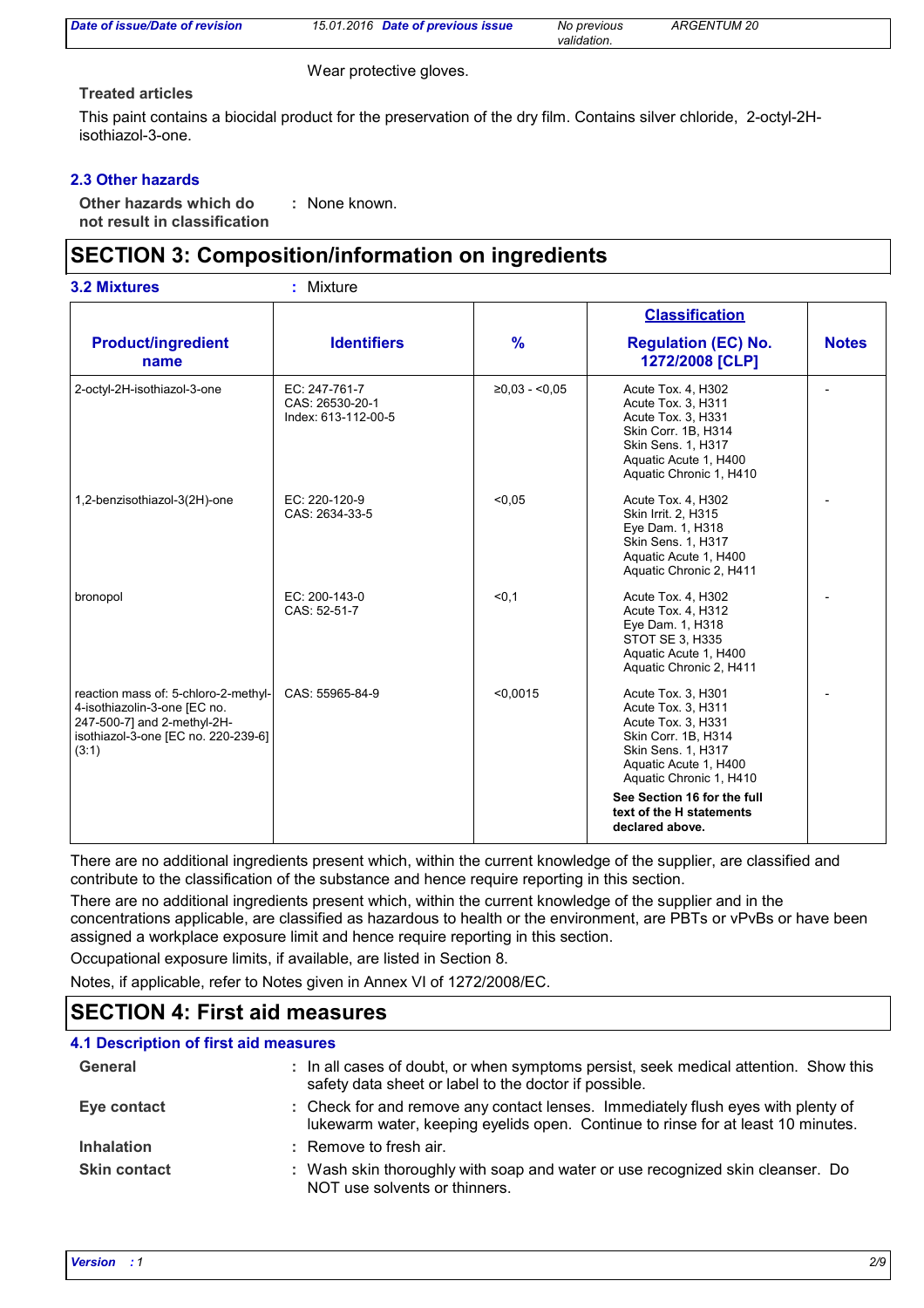| Date of issue/Date of revision | 15.01.2016 Date of previous issue                                                                                                                                                                    | No previous<br>validation. | ARGENTUM 20 |
|--------------------------------|------------------------------------------------------------------------------------------------------------------------------------------------------------------------------------------------------|----------------------------|-------------|
| Ingestion                      | : If accidentally swallowed rinse the mouth with plenty of water (only if the person is<br>conscious). If significant amounts have been swallowed or if symptoms persist,<br>seek medical attention. |                            |             |

### **4.2 Most important symptoms and effects, both acute and delayed**

See Section 11 for more detailed information on health effects and symptoms. Contains:

1,2-benzisothiazol-3(2H)-one

mixture of: 5-chloro-2-methyl-4-isothiazolin-3-one [EC no. 247-500-7] and 2-methyl-2H -isothiazol-3-one [EC no. 220-239-6] (3:1) 2-octyl-2H-isothiazol-3-one

May produce an allergic reaction.

#### **4.3 Indication of any immediate medical attention and special treatment needed**

None.

### **SECTION 5: Firefighting measures**

### **5.1 Extinguishing media**

| <b>Suitable extinguishing</b><br>media                                                           | : Use an extinguishing agent suitable for the surrounding fire. Recommended:<br>Alcohol resistant foam, $CO2$ , powders or water spray/mist.                                                                                                     |
|--------------------------------------------------------------------------------------------------|--------------------------------------------------------------------------------------------------------------------------------------------------------------------------------------------------------------------------------------------------|
| Unsuitable extinguishing<br>: Do not use a direct water jet that could spread the fire.<br>media |                                                                                                                                                                                                                                                  |
|                                                                                                  | 5.2 Special hazards arising from the substance or mixture                                                                                                                                                                                        |
| Hazards from the<br>substance or mixture                                                         | : This product is not classified as flammable. Fire will produce dense black smoke.<br>Exposure to decomposition products may cause a health hazard.                                                                                             |
| <b>Hazardous thermal</b><br>decomposition products                                               | : When exposed to high temperatures, may produce hazardous decomposition<br>products, such as carbon monoxide and dioxide, smoke, oxides of nitrogen etc.                                                                                        |
| 5.3 Advice for firefighters                                                                      |                                                                                                                                                                                                                                                  |
| <b>Special protective actions</b><br>for fire-fighters                                           | : Use water spray to keep fire-exposed containers cool. This material is hazardous to<br>aquatic organisms. Fire water contaminated with this material must be contained<br>and prevented from being discharged to any waterway, sewer or drain. |

**Special protective : Appropriate breathing apparatus may be required.** 

**equipment for fire-fighters**

### **SECTION 6: Accidental release measures**

| <b>6.1 Personal precautions,</b><br>protective equipment and<br>emergency procedures | : Refer to protective measures listed in sections 7 and 8.                                                                                                                                                                                                               |
|--------------------------------------------------------------------------------------|--------------------------------------------------------------------------------------------------------------------------------------------------------------------------------------------------------------------------------------------------------------------------|
| <b>6.2 Environmental</b>                                                             | : Hazardous to aguatic environment. Do not allow to enter drains, water courses or                                                                                                                                                                                       |
| precautions                                                                          | soil.                                                                                                                                                                                                                                                                    |
| <b>6.3 Methods and materials</b><br>for containment and<br>cleaning up               | : Contain and collect spillage with non-combustible, absorbent material e.g. sand,<br>earth, vermiculite or diatomaceous earth and place in container for disposal<br>according to local regulations. Preferably clean with water or detergent. Avoid using<br>solvents. |
| 6.4 Reference to other                                                               | : See Section 1 for emergency contact information.                                                                                                                                                                                                                       |
| <b>sections</b>                                                                      | See Section 13 for additional waste treatment information.                                                                                                                                                                                                               |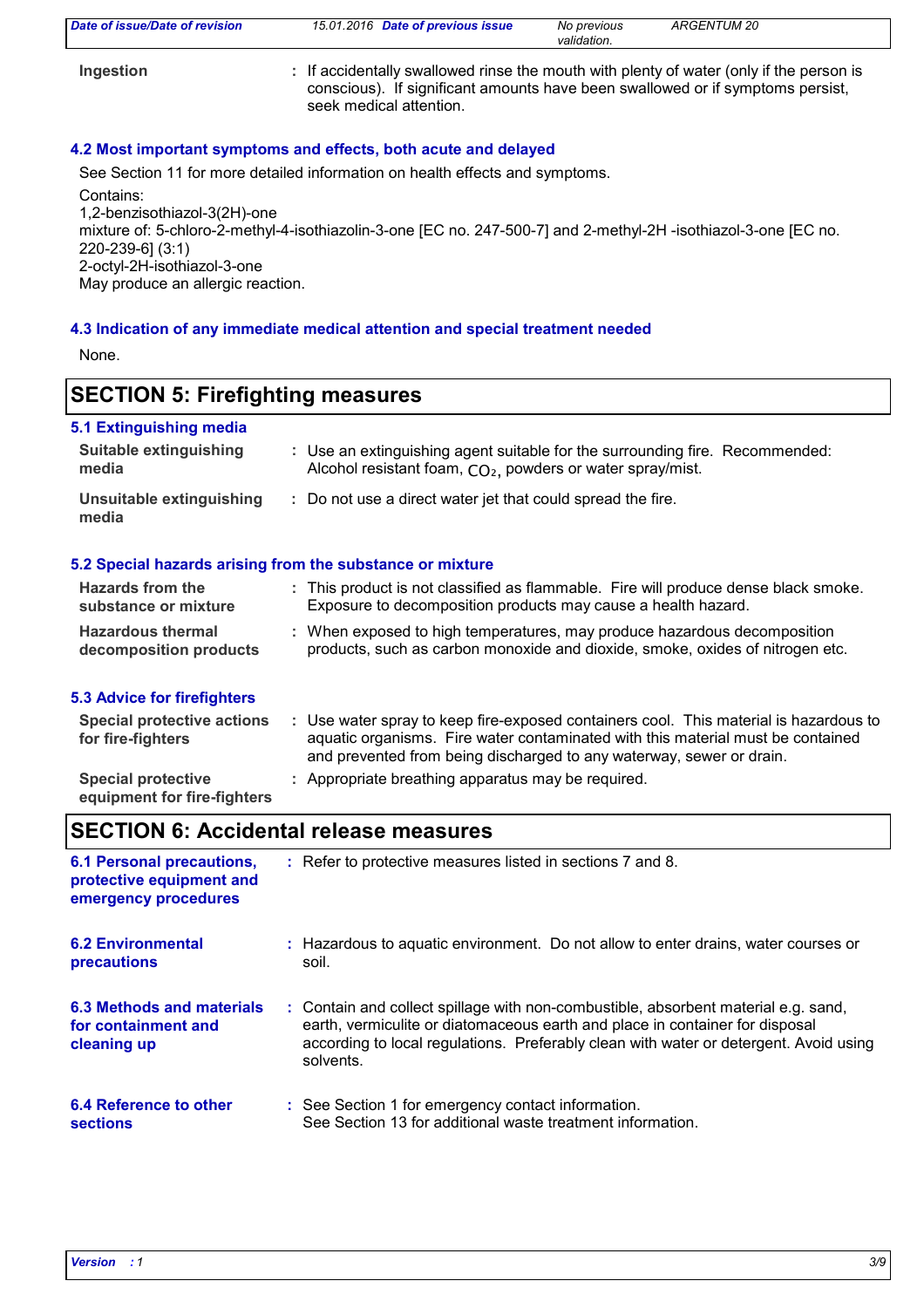*validation.*

# **SECTION 7: Handling and storage**

| 7.1 Precautions for safe<br>handling                                          | : Skin contact with the product and exposure to spray mist and vapor should be<br>avoided. Avoid inhalation of dust from sanding. See Section 8 for information on<br>appropriate personal protective equipment. Eating, drinking and smoking should be<br>prohibited in areas where this material is handled and stored. Wash hands before<br>breaks and immediately after handling the product. Avoid release to the environment.            |
|-------------------------------------------------------------------------------|------------------------------------------------------------------------------------------------------------------------------------------------------------------------------------------------------------------------------------------------------------------------------------------------------------------------------------------------------------------------------------------------------------------------------------------------|
| 7.2 Conditions for safe<br>storage, including any<br><b>incompatibilities</b> | : Store in original container protected from direct sunlight in a dry, cool and well-<br>ventilated area, away from incompatible materials (see Section 10) and food and<br>drink. Keep container tightly closed. Containers that have been opened must be<br>carefully resealed and kept upright to prevent leakage. Recommended storage<br>temperature is +5°C +25°C. Do not allow to freeze. Store in accordance with local<br>regulations. |
| 7.3 Specific end use(s)                                                       | $:$ None.                                                                                                                                                                                                                                                                                                                                                                                                                                      |

### **SECTION 8: Exposure controls/personal protection**

#### **8.1 Control parameters**

**Occupational exposure limits**

No exposure limit value known.

**procedures**

Recommended monitoring : If this product contains ingredients with exposure limits, personal, workplace atmosphere or biological monitoring may be required to determine the effectiveness of the ventilation or other control measures and/or the necessity to use respiratory protective equipment.

#### **DNELs/DMELs**

No DNELs/DMELs available.

#### **PNECs**

No PNECs available.

#### **8.2 Exposure controls**

**Appropriate engineering controls**

Provide adequate ventilation. Comply with the health and safety at work laws.

#### **Individual protection measures**

| <b>Eye/face protection</b>                | : Safety eyewear should be used when there is a likelihood of exposure. Use safety<br>eyewear (EN166), especially during spray-application.                                                                                                                                                                                                                                                |  |
|-------------------------------------------|--------------------------------------------------------------------------------------------------------------------------------------------------------------------------------------------------------------------------------------------------------------------------------------------------------------------------------------------------------------------------------------------|--|
| <b>Hand protection</b>                    | : Wear protective gloves. Gloves should be replaced regularly and if there is any<br>sign of damage to the glove material. The instructions and information provided by<br>the glove manufacturer on use, storage, maintenance and replacement must be<br>followed.<br>Recommended glove material (EN374):<br>> 8 hours (breakthrough time): nitrile rubber<br>Not recommended: PVA gloves |  |
| <b>Skin protection</b>                    | : Wear appropriate personal protective clothing to prevent skin contact.                                                                                                                                                                                                                                                                                                                   |  |
| <b>Respiratory protection</b>             | : If ventilation during spray-application is inadequate, use respirators with<br>combination filter AP, gas/dust filter (EN405:2001). Wear a respirator with type P2<br>filter during sanding (EN149:2001). Be sure to use an approved/certified respirator<br>or equivalent. Check that mask fits tightly and change filter regularly.                                                    |  |
| <b>Environmental exposure</b><br>controls | : For information regarding environmental protection measures, please refer to<br>section 13 for waste handling, section 7 for handling and storage and section 1.2<br>for relevant identified uses of the substance or mixture and uses advised against.                                                                                                                                  |  |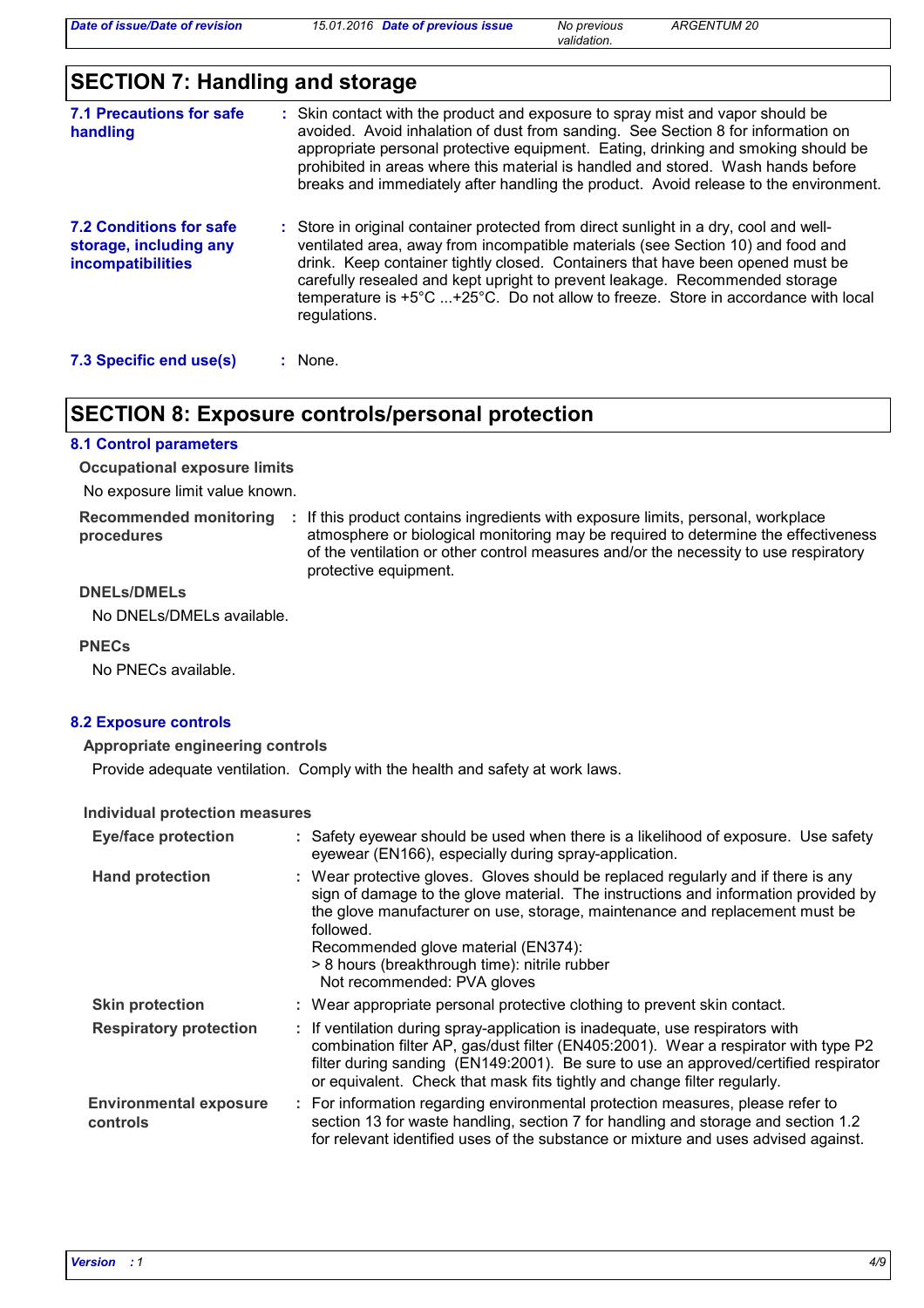# **SECTION 9: Physical and chemical properties**

### **9.1 Information on basic physical and chemical properties**

| Appearance                                                 |                                                          |
|------------------------------------------------------------|----------------------------------------------------------|
| <b>Physical state</b>                                      | Liquid.                                                  |
| Color                                                      | Various                                                  |
| Odor                                                       | Mild.                                                    |
| <b>Odor threshold</b>                                      | Not relevant for the hazard assessment of the product.   |
| pH                                                         | Not relevant for the hazard assessment of the product.   |
| <b>Melting point/freezing point</b>                        | $: 0^{\circ}$ C (water)                                  |
| Initial boiling point and<br>boiling range                 | $: 100^{\circ}$ C (water)                                |
| <b>Flash point</b>                                         | : $>100 °C$                                              |
| <b>Evaporation rate</b>                                    | Not relevant due the nature of the product.              |
| <b>Flammability (solid, gas)</b>                           | Not applicable. Product is a liquid.                     |
| <b>Upper/lower flammability or</b><br>explosive limits     | : No flammable ingredients present.                      |
| Vapor pressure                                             | : 3,2 kPa [room temperature] (water)                     |
| Vapor density                                              | Not relevant for the hazard assessment of the product.   |
| <b>Density</b>                                             | 1,2 $g/cm3$                                              |
| Solubility(ies)                                            | Miscible in water.                                       |
| Partition coefficient: n-octanol/: Not available.<br>water |                                                          |
| <b>Auto-ignition temperature</b>                           | : Not relevant due the nature of the product.            |
| <b>Decomposition temperature</b>                           | : Not relevant for the hazard assessment of the product. |
| <b>Viscosity</b>                                           | Not relevant for the hazard assessment of the product.   |
| <b>Explosive properties</b>                                | No explosive ingredients present.                        |
| <b>Oxidizing properties</b>                                | No oxidizing ingredients present.                        |

#### **9.2 Other information**

No additional information.

# **SECTION 10: Stability and reactivity**

| <b>10.1 Reactivity</b>                            | $\therefore$ See Section 10.5.                                                                                                                                |
|---------------------------------------------------|---------------------------------------------------------------------------------------------------------------------------------------------------------------|
| <b>10.2 Chemical stability</b>                    | : Stable under recommended storage and handling conditions (see Section 7).                                                                                   |
| <b>10.3 Possibility of</b><br>hazardous reactions | : Under normal conditions of storage and use, hazardous reactions will not occur.                                                                             |
| <b>10.4 Conditions to avoid</b>                   | : Avoid extreme heat and freezing.                                                                                                                            |
| 10.5 Incompatible materials                       | : Keep away from the following materials to prevent strong exothermic reactions:<br>oxidizing agents<br>strong acids<br>strong alkalis                        |
| <b>10.6 Hazardous</b><br>decomposition products   | : When exposed to high temperatures, hazardous decomposition products may be<br>produced, such as carbon monoxide and dioxide, smoke, oxides of nitrogen etc. |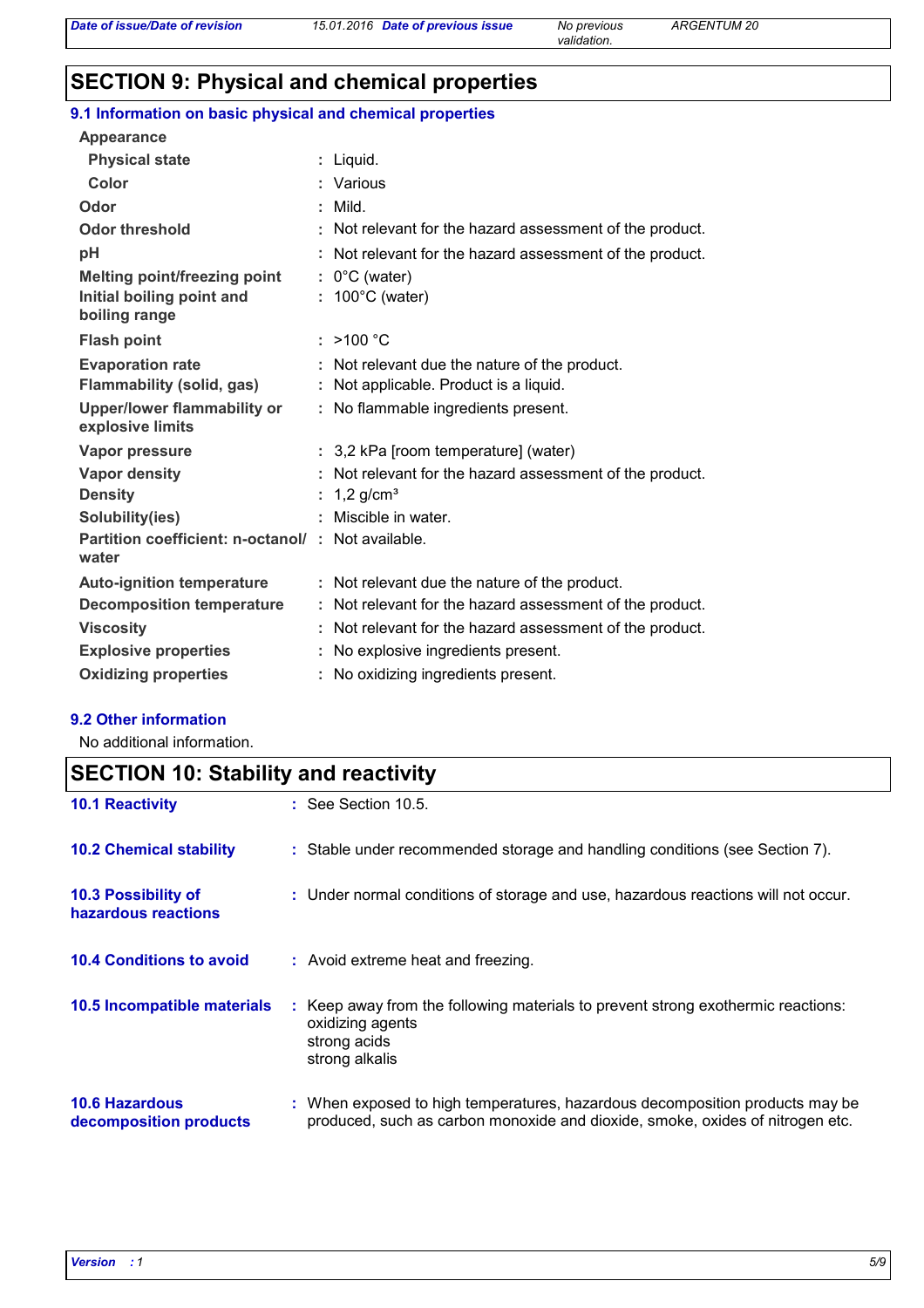*validation.*

## **SECTION 11: Toxicological information**

#### **11.1 Information on toxicological effects**

There is no testdata available on the product itself.

The product is not classified as hazardous according to Regulation (EC) 1272/2008 as amended.

Long term exposure to spray mist may produce respiratory tract irritation. Prolonged or repeated contact can defat the skin and lead to irritation, cracking and/or dermatitis.

**Acute toxicity**

| <b>Product/ingredient name</b>                                                                                                                           | <b>Result</b> | <b>Species</b> | <b>Dose</b> | <b>Exposure</b> |
|----------------------------------------------------------------------------------------------------------------------------------------------------------|---------------|----------------|-------------|-----------------|
| 2-octyl-2H-isothiazol-3-one                                                                                                                              | LD50 Dermal   | Rabbit         | 690 mg/kg   |                 |
|                                                                                                                                                          | LD50 Oral     | Rat            | 550 mg/kg   |                 |
| 1,2-benzisothiazol-3(2H)-<br>one                                                                                                                         | LD50 Oral     | Rat            | 1020 mg/kg  |                 |
| bronopol                                                                                                                                                 | LD50 Oral     | Rat            | 342 mg/kg   |                 |
| reaction mass of: 5-chloro-<br>2-methyl-4-isothiazolin-<br>3-one [EC no. 247-500-7]<br>and 2-methyl-2H-isothiazol-<br>3-one [EC no. 220-239-6] (3:<br>1) | ILD50 Oral    | Rat            | 53 mg/kg    |                 |

Not classified.

**Irritation/Corrosion**

Not classified.

#### **Sensitization**

The product is not classified as sensitizing by skin contact, but it contains following preservatives or other biocides which may produce an allergic reaction:

1,2-benzisothiazol-3(2H)-one

mixture of: 5-chloro-2-methyl-4-isothiazolin-3-one [EC no. 247-500-7] and 2-methyl-2H -isothiazol-3-one [EC no. 220-239-6] (3:1)

2-octyl-2H-isothiazol-3-one

**Mutagenicity** 2-methyl-2H-isothiazol-3-one

Not classified.

**Carcinogenicity**

Not classified.

**Reproductive toxicity**

Not classified.

**Teratogenicity**

Not classified.

**Specific target organ toxicity (single exposure)**

Not classified.

**Specific target organ toxicity (repeated exposure)**

Not classified.

**Aspiration hazard**

Not classified.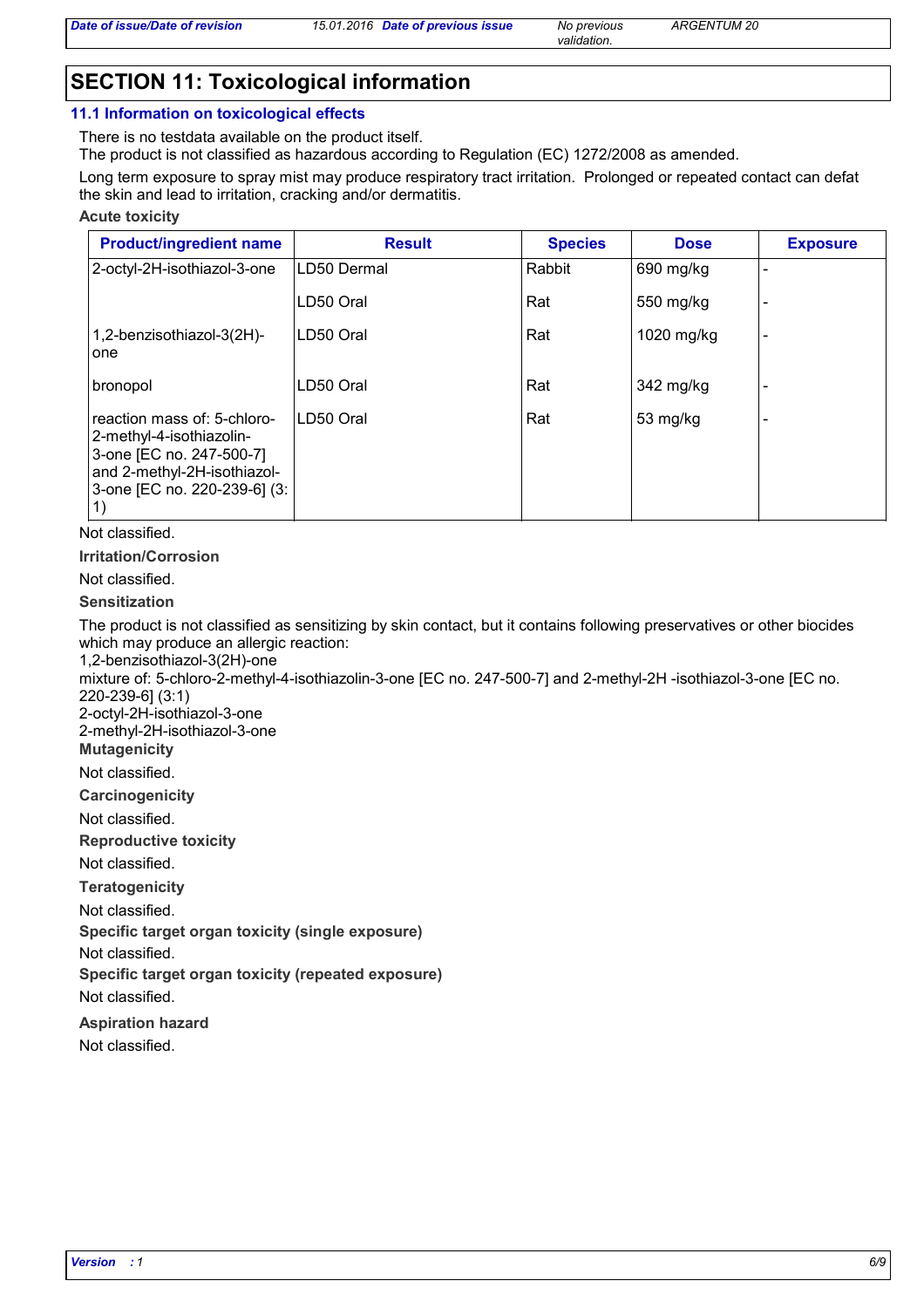*validation.*

## **SECTION 12: Ecological information**

Ecological testing has not been conducted on this product. Do not allow to enter drains, water courses or soil.

The product is classified as environmetally hazardous according to Regulation (EC) 1272/2008. Harmful to aquatic life with long lasting effects.

#### **12.1 Toxicity**

| <b>Product/ingredient name</b>                    | <b>Result</b>   | <b>Species</b>             | <b>Exposure</b> |
|---------------------------------------------------|-----------------|----------------------------|-----------------|
| 2-octyl-2H-isothiazol-3-one                       | EC50 0,32 mg/l  | Daphnia - Daphnia magna    | 48 hours        |
|                                                   | LC50 0,047 mg/l | Fish - Oncorhynchus mykiss | 96 hours        |
| 1,2-benzisothiazol-3(2H)-one Acute EC50 0,11 mg/l |                 | Algae                      | 72 hours        |
| bronopol                                          | EC50 0,4 mg/l   | Aquatic plants             | 72 hours        |

**12.2 Persistence and degradability :** No specific data.

#### **12.3 Bioaccumulative potential**

| <b>Product/ingredient name</b> | $LogP_{ow}$ | <b>Bioconcentration factor</b><br><b>IBCF1</b> | <b>Potential</b> |
|--------------------------------|-------------|------------------------------------------------|------------------|
| bronopol                       | 0,18        |                                                | l low            |
| 2-octyl-2H-isothiazol-3-one    | 12.45       |                                                | <b>I</b> low     |

#### **12.4 Mobility in soil**

| <b>Soil/water partition</b>    | : Not available. |
|--------------------------------|------------------|
| coefficient (K <sub>oc</sub> ) |                  |
| <b>Mobility</b>                | : Not available. |

| 12.5 Results of PBT and vPvB assessment |  |                   |
|-----------------------------------------|--|-------------------|
| <b>PBT</b>                              |  | : Not applicable. |
| <b>vPvB</b>                             |  | : Not applicable. |

| <b>12.6 Other adverse effects</b><br>Not available. |  |
|-----------------------------------------------------|--|
|-----------------------------------------------------|--|

### **SECTION 13: Disposal considerations**

### **13.1 Waste treatment methods**

```
Product
```

```
Methods of disposal :
```
Remove as much product as possible from the tools before cleaning. Gather residues into waste containers. Liquid residue and cleaning liquids are hazardous waste and must not be emptied into drains or sewage system, but handled in accordance with national regulations. Product residues should be left at special companies which have permission for gathering this kind of wastes.

**European waste catalogue (EWC)**

| Waste code | <b>Waste designation</b>                                                          |
|------------|-----------------------------------------------------------------------------------|
| 08 01 11*  | waste paint and varnish containing organic solvents or other dangerous substances |

If this product is mixed with other wastes, the original waste product code may no longer apply and the appropriate code should be assigned. For further information, contact your local waste authority.

**Packaging**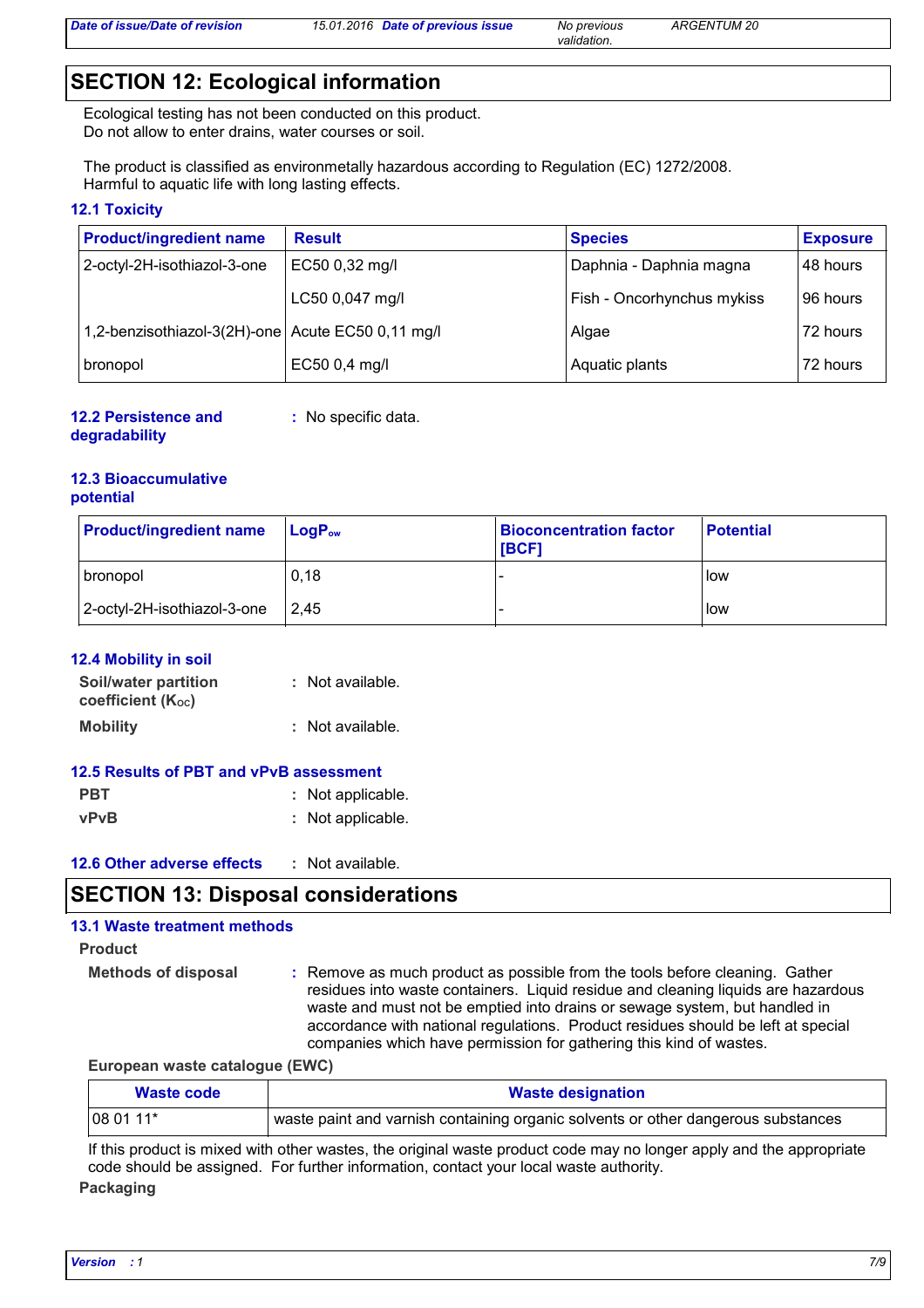| <b>Methods of disposal</b><br>Empty packaging should be recycled or disposed of in accordance with national<br>regulations. | Date of issue/Date of revision | 15.01.2016 Date of previous issue | No previous<br>validation. | ARGENTUM 20 |  |
|-----------------------------------------------------------------------------------------------------------------------------|--------------------------------|-----------------------------------|----------------------------|-------------|--|
|                                                                                                                             |                                |                                   |                            |             |  |
|                                                                                                                             | <b>Special precautions</b>     | No additional information.        |                            |             |  |

### **SECTION 14: Transport information**

This product is not regulated for carriage according to ADR/RID, IMDG, IATA.

|                                           | <b>ADR/RID</b>               | <b>IMDG</b>    | <b>IATA</b>    |
|-------------------------------------------|------------------------------|----------------|----------------|
| 14.1 UN number                            | Not regulated.               | Not regulated. | Not regulated. |
| 14.2 UN proper<br>shipping name           | ۰                            |                |                |
| <b>14.3 Transport</b><br>hazard class(es) | ۰                            |                |                |
| 14.4 Packing<br>group                     | ۰                            |                |                |
| 14.5<br><b>Environmental</b><br>hazards   | No.                          | No.            | No.            |
| <b>Additional</b><br>information          | $\qquad \qquad \blacksquare$ | -              |                |

**user**

**14.6 Special precautions for : Transport within user's premises: always transport in closed containers that are** upright and secure. Ensure that persons transporting the product know what to do in the event of an accident or spillage.

**14.7 Transport in bulk according to Annex II of MARPOL 73/78 and the IBC Code :** Not available.

# **SECTION 15: Regulatory information**

|                                                  | 15.1 Safety, health and environmental regulations/legislation specific for the substance or mixture |
|--------------------------------------------------|-----------------------------------------------------------------------------------------------------|
| EU Regulation (EC) No. 1907/2006 (REACH)         |                                                                                                     |
| <b>Other EU regulations</b>                      |                                                                                                     |
| <b>Europe inventory</b>                          | : Not determined.                                                                                   |
| <b>15.2 Chemical Safety</b><br><b>Assessment</b> | : This product contains substances for which Chemical Safety Assessments are still<br>required.     |
|                                                  |                                                                                                     |

# **SECTION 16: Other information**

 $\nabla$  Indicates information that has changed from previously issued version.

| <b>Abbreviations and</b> | $:$ ATE = Acute Toxicity Estimate                                                                |
|--------------------------|--------------------------------------------------------------------------------------------------|
| acronyms                 | CLP = Classification, Labelling and Packaging Regulation [Regulation (EC) No.                    |
|                          | 1272/2008]                                                                                       |
|                          | DMEL = Derived Minimal Effect Level                                                              |
|                          | DNEL = Derived No Effect Level                                                                   |
|                          | EUH statement = CLP-specific Hazard statement                                                    |
|                          | PBT = Persistent, Bioaccumulative and Toxic                                                      |
|                          | PNEC = Predicted No Effect Concentration                                                         |
|                          | <b>RRN = REACH Registration Number</b>                                                           |
|                          | vPvB = Very Persistent and Very Bioaccumulative                                                  |
|                          | Procedure used to derive the classification according to Regulation (EC) No. 1272/2008 [CLP/GHS] |

**Classification Justification**